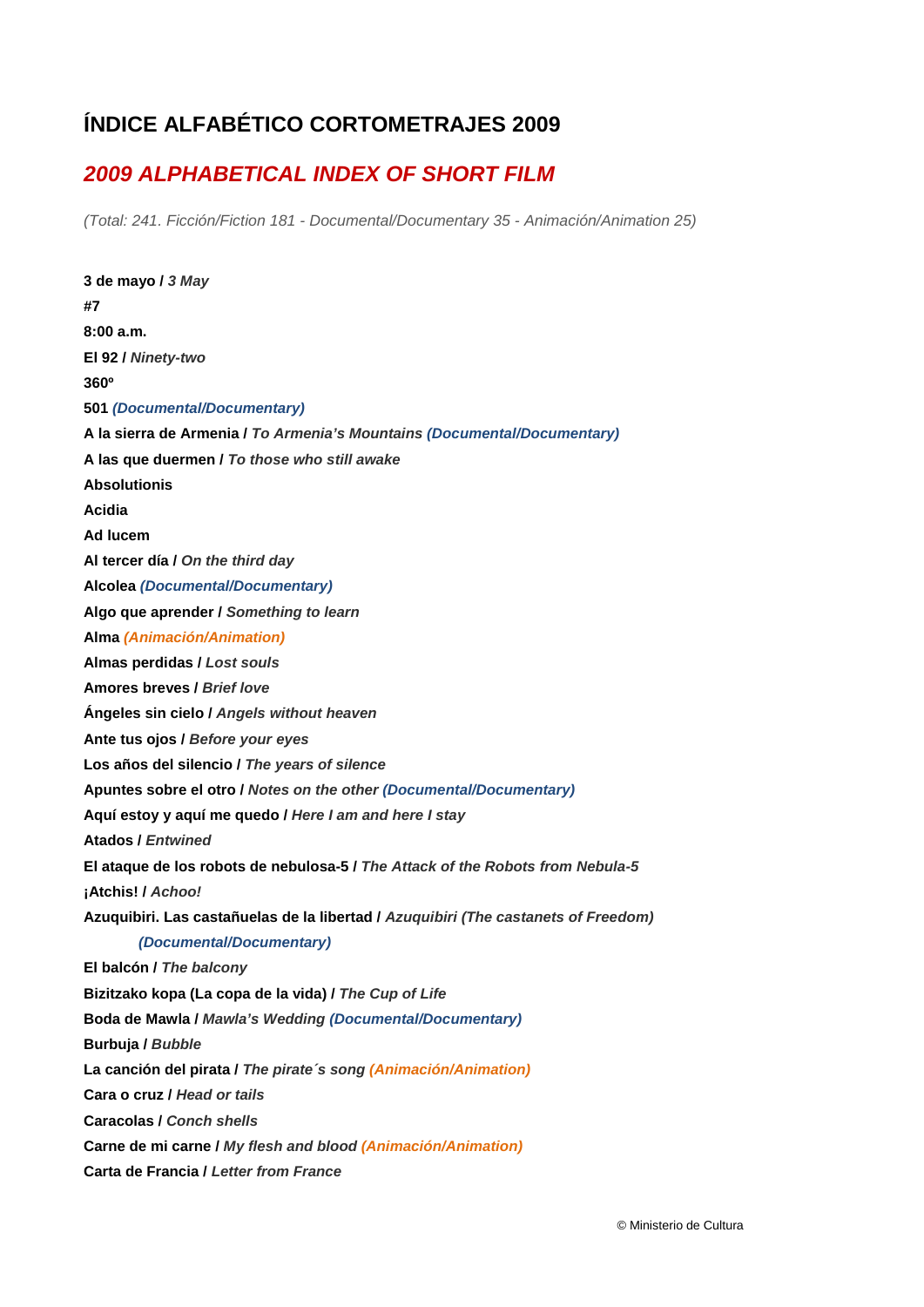**Cenizas /** *Ashes*  **El cepo /** *The trap*  **El charco /** *The puddle*  **Chupertópico Cíclope /** *Cyclops*  **La ciudad invisible /** *The Invisible City (Documental/Documentary)*  **Ciudadanos del cielo (Citizen of heaven)** *(Documental/Documentary)*  **Clausura bendita /** *Blessed seclusion*  **Cómo conocí a tu padre /** *How I met your father*  **Como tú /** *Like you*  **Con dos años de garantía /** *Two-year guarantee*  **La condena /** *The Sentence*  **El contratiempo /** *The mishap*  **Cotton Candy Country Cribba, el vampiro /** *Cribba the Vampire (Animación/Animation)*  **Cristel El Cristo Gitano /** *The Gipsy Christ (Documental/Documentary)*  **Cuéntame otra vez la historia /** *Tell me the story again* **Cuestión de suerte /** *Question of luck* **El cuidador de gatos /** *The cat keeper (Animación/Animation)*  **La culpa, ajena /** *The fault, others*  **Culpa de la luna /** *Blame it on the moon*  **Dácil La dama y la muerte /** *The Lady and the Reaper (Animación/Animation)*  **Dame un motivo /** *Give me a reason*  **Daniel´s journey (El viaje de Daniel)** *(Animación/Animation)*  **De la misma sangre /** *From the same family*  **Dejar a marcos /** *Leaving Marcos*  **Derechos y deberes Detalles /** *Gestures*  **Día de revancha /** *Day of Revenge*  **Die archives von C.G. Jung /** *The Jung Files*  **Don Señor y el hombre del sueño /** *Mr. Sir and the Dream Man (Animación/Animation)*  **Doppelgänger** *(Documental/Documentary)*  **Dos de dos /** *Two of two*  **Él nunca lo haría /** *He'd never do that*  **El que en Walter Sap (Lo que Walter sabe) /** *What Walter knows*  **Eme, ¿nunca seré nadie? En el apartamento /** *In the apartment*  **En la ciudad perdida /** *In the lost city (Documental/Documentary)*  **En la memoria /** *In the memories*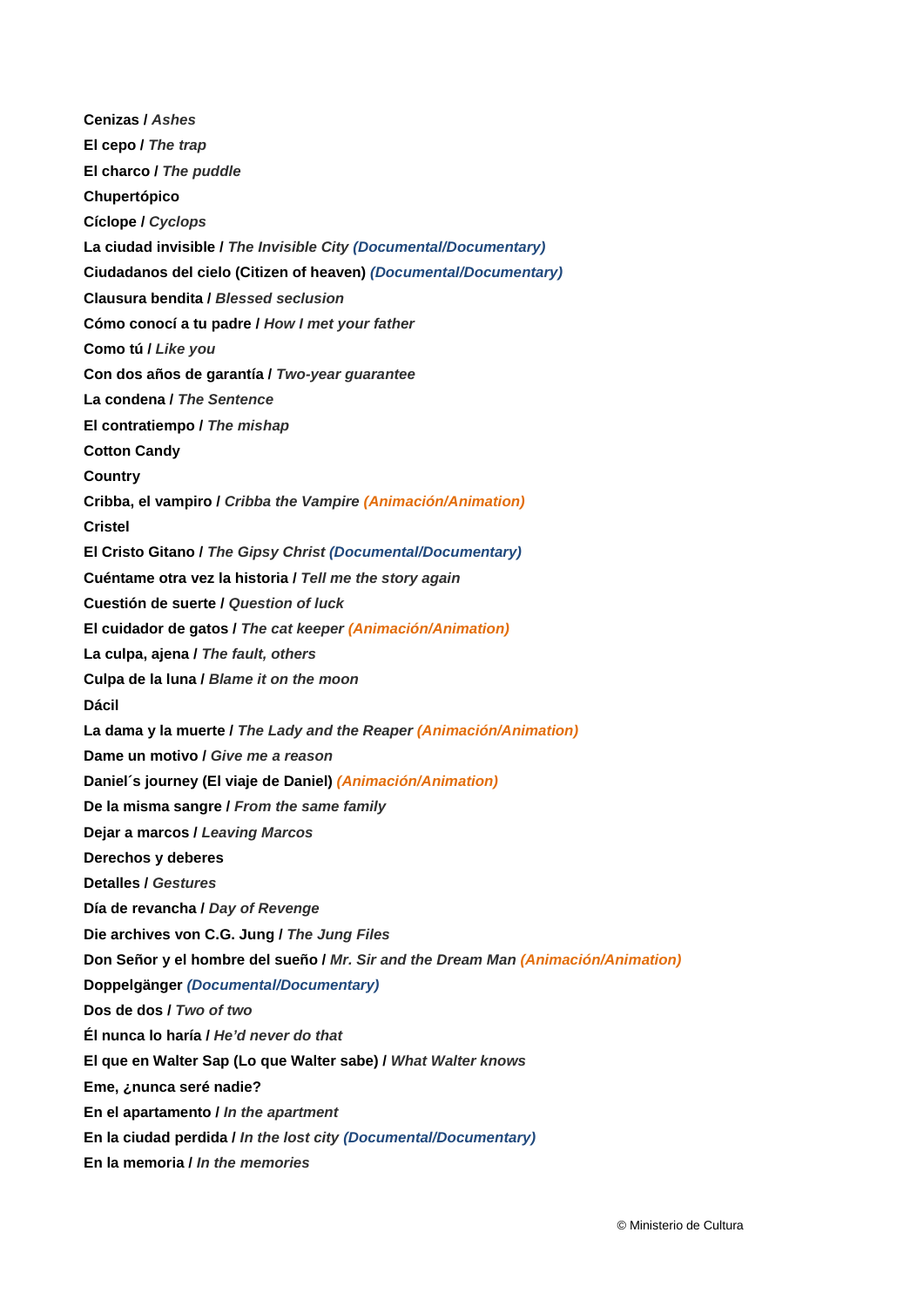**En la misma cama /** *In the same bed*  **En un lugar del cine /** *In a place of the cinema (Documental/Documentary)*  **Encounter Encuentro /** *Encounter*  **(En)terrados /** *(Buried) Over the roofs*  **Espaguetis crudos /** *Raw spaghetti*  **Estrella fugaz /** *Shooting Star* **Evocació /** *Evocation* **El éxito de Ernesto Kely /** *Ernesto Kely takes off*  **Fácil /** *Easy*  **Falso espejo /** *False mirror*  **La flor carnívora /** *The carnivorous flower (Animación/Animation)*  **Flores de Ruanda /** *Flowers of Rwanda (Documental/Documentary)*  **El forjador de historias /** *The Storymaker*  **Forjados /** *Forged*  **Fotógrafo /** *Photographer*  **Fruta prohibidísima /** *Strictly forbidden Fruit*  **Gartxot** *(Animación/Animation)*  **Gato por Goya /** *Cat for Goya*  **Géminis /** *Gemini*  **La ginecóloga /** *The gynaecologist*  **Gracias /** *Thanks*  **Hace tiempo pasó un forastero /** *A stranger came by long ago*  **La historia de siempre /** *The same old story*  **Historias robadas /** *Stolen Stories*  **El hombre orquesta /** *The Man Band*  **Homeland** *(Animación/Animation)*  **Hospital de Nines (Hospital de muñecas) /** *Dolls' Hospital*  **Hotel Cadalso In sha' llah Inviernos cálidos /** *The snatch*  **El jardín de las delicias, Hieronymus Bosch /** *The Garden of Earthly Delights (Animación/Animation)*  **Jaume Vilaseca Quartet 10 anys /** *Jaume Vilaseca Quartet 10 years (Documental/Documentary)*  **Jesusito de mi vida /** *Dear Child Jesus*  **Juegos Moriscos de Aben-Humeya /** *The Moorish games of Aben-Humeya (Documental/Documentary)* **Korscha Lágrimas en el café /** *Tears in the coffee*  **Lala La leyenda del ladrón del árbol de los colgados /** *The Legend of the Thief of Hangman Tree (Animación/Animation)*  **La leyenda del rey /** *The King's Legend*  **Like crude oil** *(Animación/Animation)*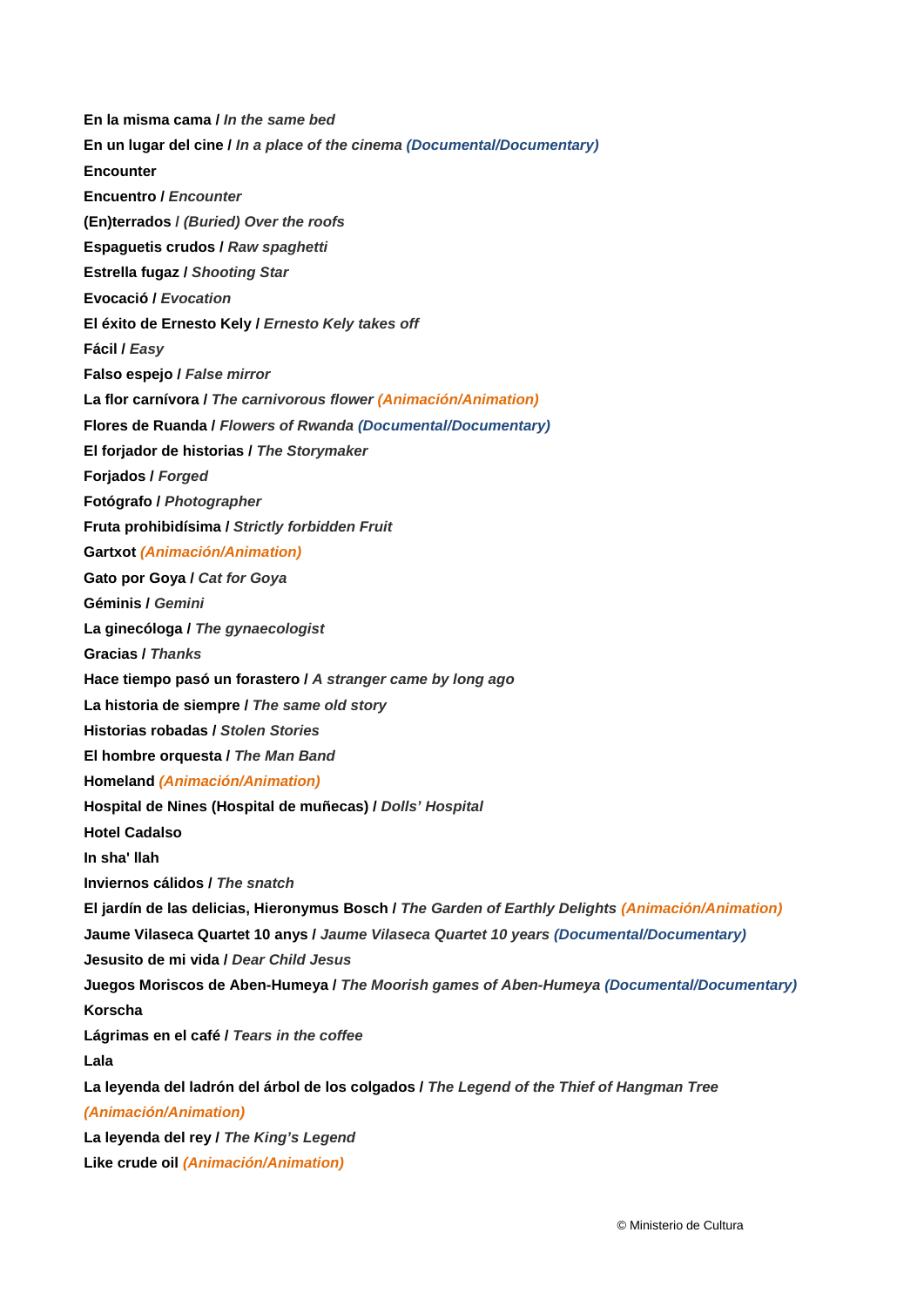**Lo siento, te quiero /** *Sorry, I love you*  **Love Luciérnaga /** *Firefly*  **Lucille Lumiere 9000 Maneki neko Las manos de Abel /** *The hands of Abel*  **Mantis Mañana /** *Tomorrow*  **Margarita** *(Animación/Animation)*  **Marina Martina y la luna /** *Martina and the moon*  **Marxmadera Me llamo María /** *My name is Maria (Animación/Animation)*  **Meeting Steven El mejor día de mi vida /** *The best day of my life*  **Mellizas /** *Twins*  **Mensajero del sur /** *Messenger from the South (Documental/Documentary)*  **El método del doctor Alquitrán y del profesor Pluma /** *The System of Doctor Tarr and Professor Fether (Animación/Animation)*  **Metrópolis Ferry Mi nombre junto al tuyo /** *My name close to yours*  **Mi otra mitad /** *My other half* **Mi vida tras el cristal /** *My life behind glass (Animación/Animation)* **Miércoles Scorsese /** *Wednesday: Scorsese*  **La Morte Rouge El mueble de las fotos /** *The piece of forniture*  **Mujeres en Méjico (Luchadoras) /** *Fighters (Women in Mexico) (Documental/Documentary)*  **La niña que tenía una sola oreja /** *The little girl who only had one ear (Animación/Animation)*  **El Niño de La Ñora** *(Documental/Documentary)*  **Niño Supremo /** *Supreme Boy*  **Noche de meigas /** *Witch Night (Animación/Animation)*  **El norte /** *The north (Documental/Documentary)*  **La novia /** *The bride*  **Novilunio /** *New Moon*  **La nube inversa /** *The reverse cloud*  **O raio transparente (El rayo transparente) /** *The transparent ray (Animación/Animation)*  **O.W. Kenosha** *(Documental/Documentary)*  **Obsoleto /** *Obsolete (Documental/Documentary)*  **Ofelia Oftalmós /** *Ophthalmos*  **Ona**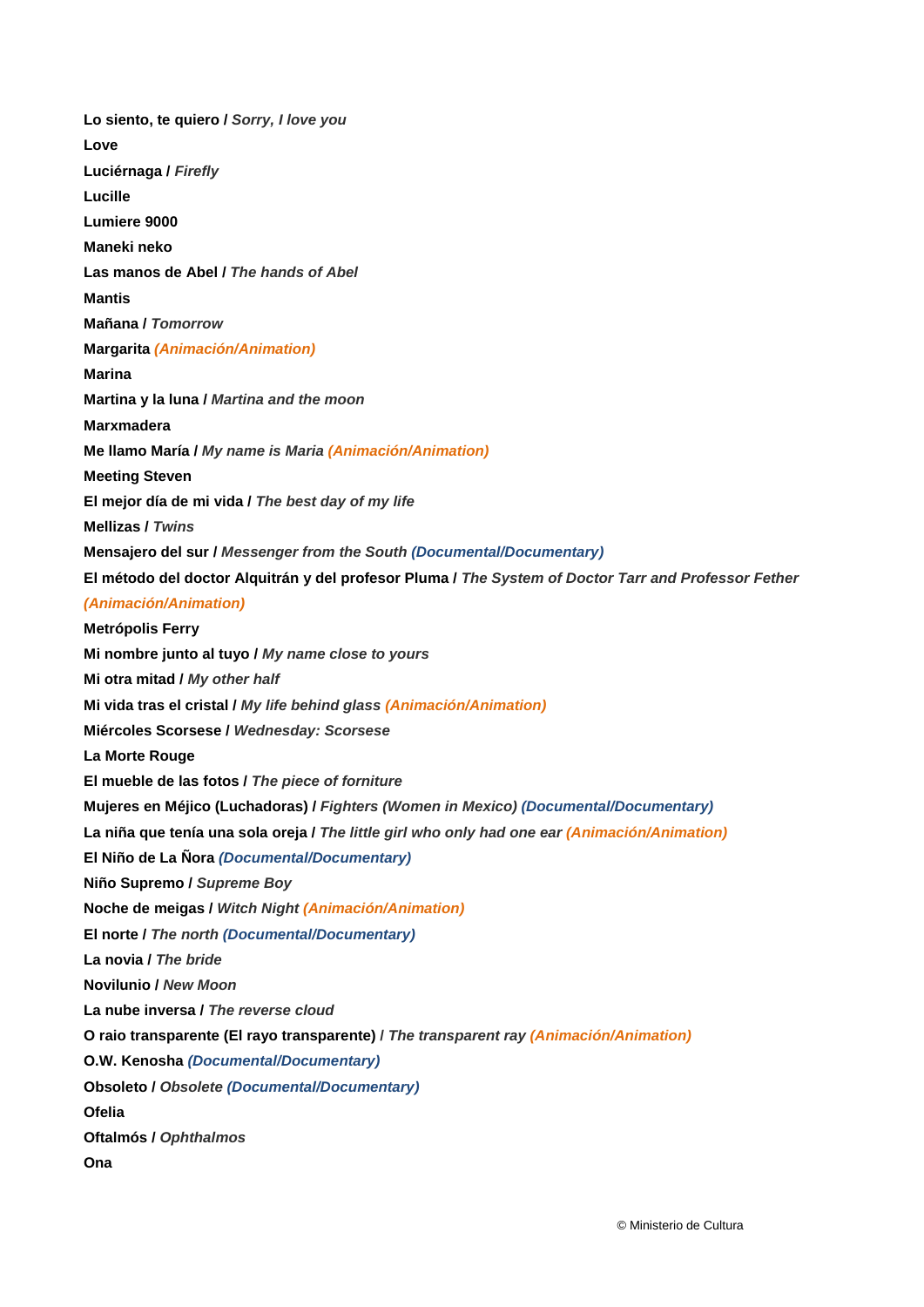**El opositor /** *The civil servant candidate*  **Pablo El padre /** *The father*  **Padre modelo /** *Model of a father*  **Palabras y puños /** *Words and Fists*  **La parada /** *The bus stop*  **Pareja en sofá rojo /** *Couple on red sofa*  **Parking Pasajero /** *Passenger*  **La patrulla perdida /** *The lost patrol*  **Peliculeros /** *Cinema Buffs* **Pichis Pin-up Pocoyó y el circo espacial /** *Pocoyo and the Space Circus (Animación/Animation)*  **Poeta en Nueva York /** *Poet in New York (Documental/Documentary)*  **Por nada /** *4 Nothing*  **La presa /** *The Dam (Documental/Documentary)*  **La presentadora /** *The TV Hostess*  **La Princesa Alegría /** *The Princess Happiness*  **El problema /** *The math problem*  **Productor: Eduardo Ducay** *(Documental/Documentary)*  **Pulsiones /** *Drives*  **La punta del iceberg /** *The tip of the iceberg*  **¿Qué será de Baby Grace? /** *What will happen with Baby Grace?*  **R.E.M. Rainbow Nation 2010** *(Documental/Documentary)*  **Recuerdos a Wifly /** *Remembering Wifly*  **Relojes de arena /** *Hourglasses*  **Retal /** *Remnant*  **Rodilla La rubia de Pinos Puente /** *The blonde from Pinos Puente*  **Rumbo a peor /** *Worstward Ho*  **La sala de espera /** *The waiting room*  **Salm 51 /** *Psalm 51*  **Se ven de /** *For sale*  **El secreto de Miguel Hernández /** *Miguel Hernandez's secret*  **Segunda oportunidad /** *Second chance*  **Seis contra seis /** *Six on Six*  **Sin aliento /** *Breathless*  **Sin noticias de Bosnia /** *No news from Bosnia* **Síndrome de pies y manos /** *Foot and Hand Syndrome* **Sinfonía cotidiana /** *Daily symphony*